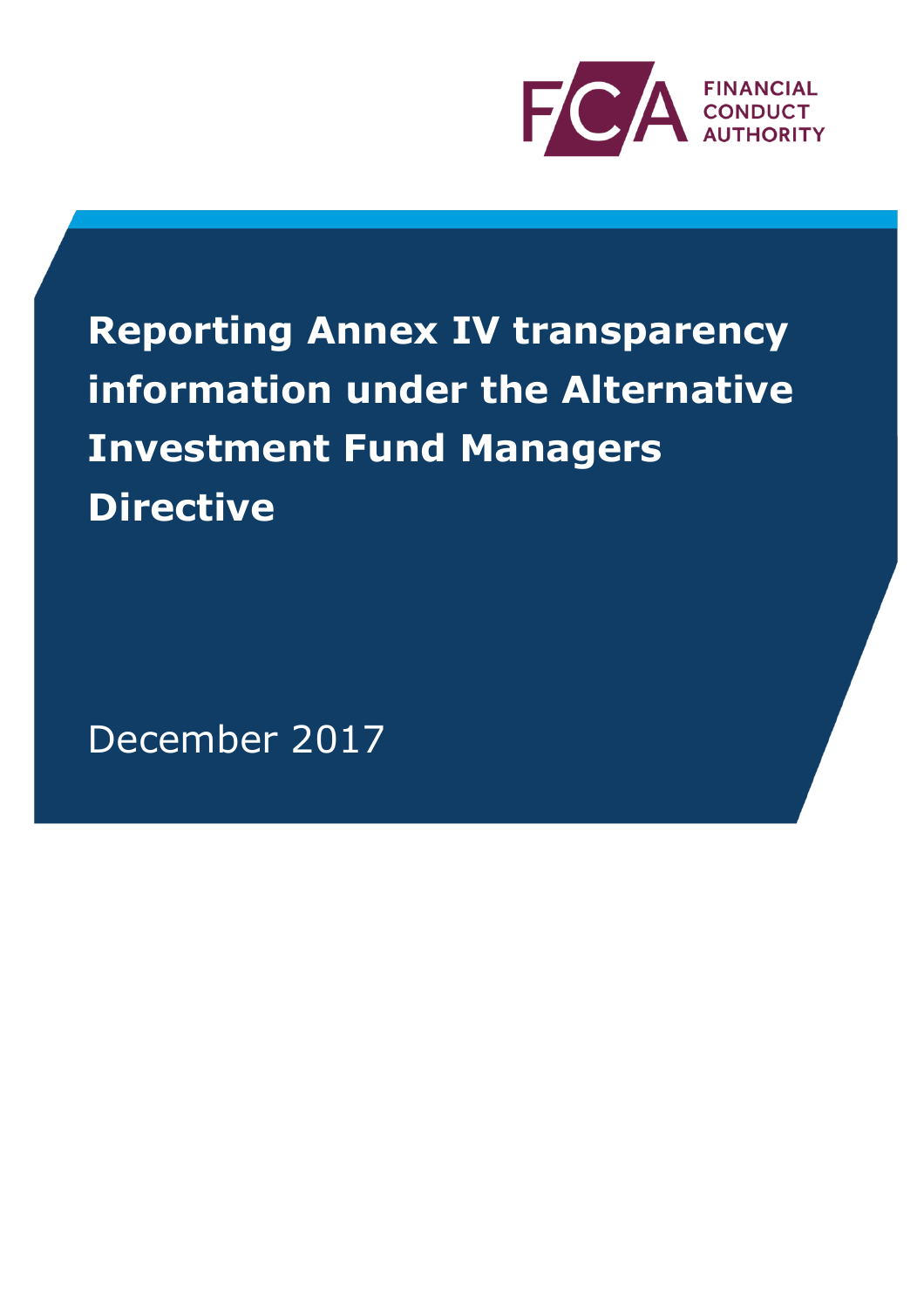As a full-scope UK AIFM (Alternative Investment Fund Manager – 'AIFM'), small authorised UK AIFM, small registered UK AIFM or non-EEA Alternative Investment Fund Manager ('non-EEA AIFM') marketing in the UK, you are required under the Alternative Investment Fund Managers Directive (the 'AIFMD') to report information (referred to as 'transparency information') to the FCA.

This transparency information is about yourself as the AIFM and the Alternative Investment Fund(s) ('AIF(s)') that you are managing and, where relevant, marketing.

The requirement for you to report transparency information began on the date that you were authorised or registered by the FCA or on the date that you provided to the FCA notification of marketing under the UK National Private Placement Regime.

It is important that you understand the FCA's requirements for the reporting of transparency information that apply to you.

You must comply with the FCA's transparency reporting requirements. Regulatory reporting is an integral part of the FCA's supervision strategy and transparency information is one element of this. Receiving accurate information from firms on time enables us to focus our supervisory resources appropriately. This helps us to meet our operational objectives of protecting and enhancing the integrity of the UK financial system, including financial stability, and securing an appropriate degree of protection for consumers.

This communication provides you with a summary of the transparency reporting obligations applying to you as a full-scope UK AIFM, small authorised UK AIFM, small registered UK AIFM or a non-EEA AIFM marketing in the UK. It does not constitute FCA rules or guidance, but provides important information about:

- The transparency reporting requirements of the FCA
- Procedures for reporting transparency information to the FCA
- Where to go for more information on transparency reporting
- The FCA's approach to missed or late transparency reporting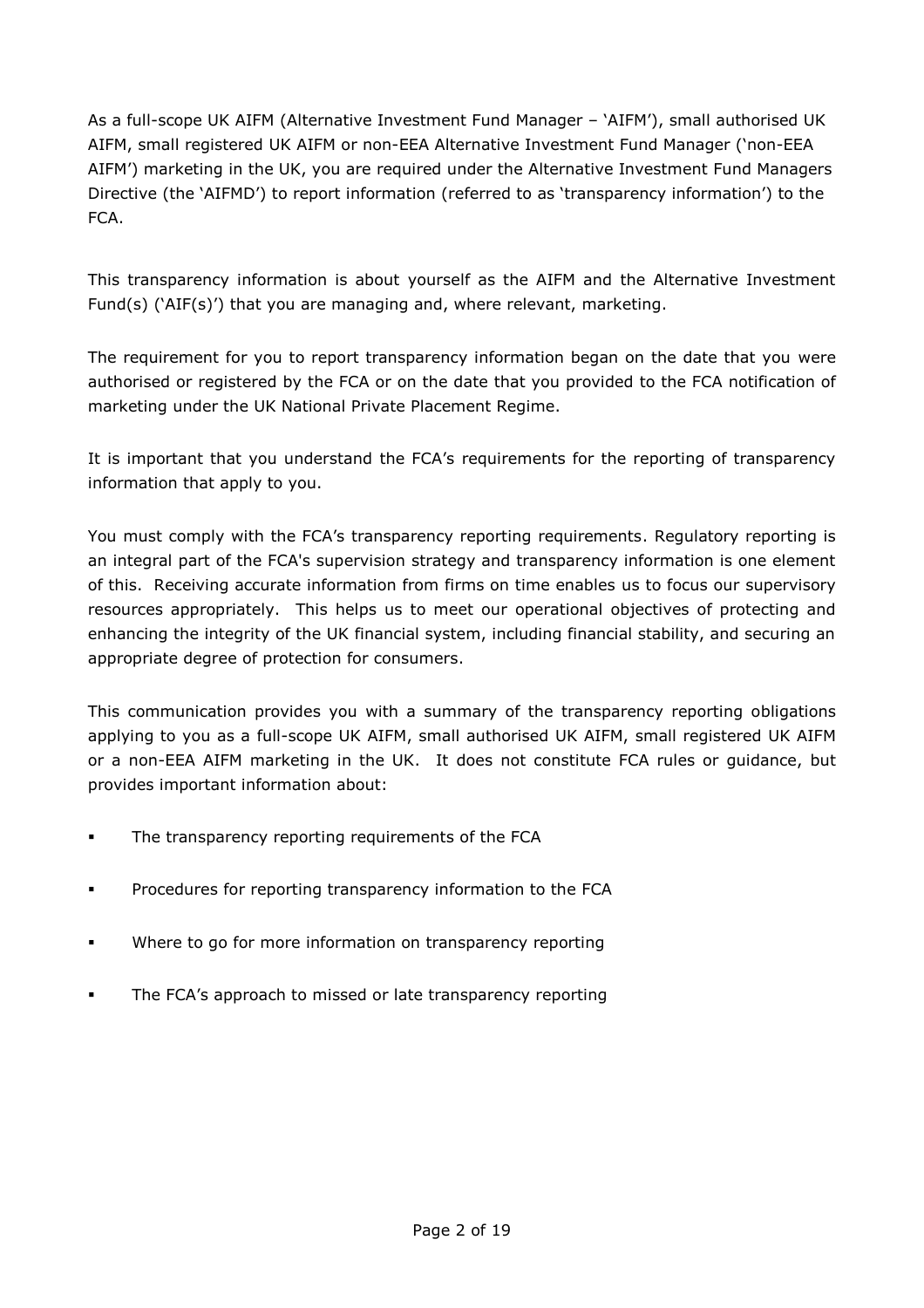**It is your responsibility to know:**

- **How the FCA's transparency reporting requirements apply to you**
- **What transparency information you have to report**
- **When you have to report transparency information and the reporting deadlines**
- **The procedures for reporting transparency information to the FCA**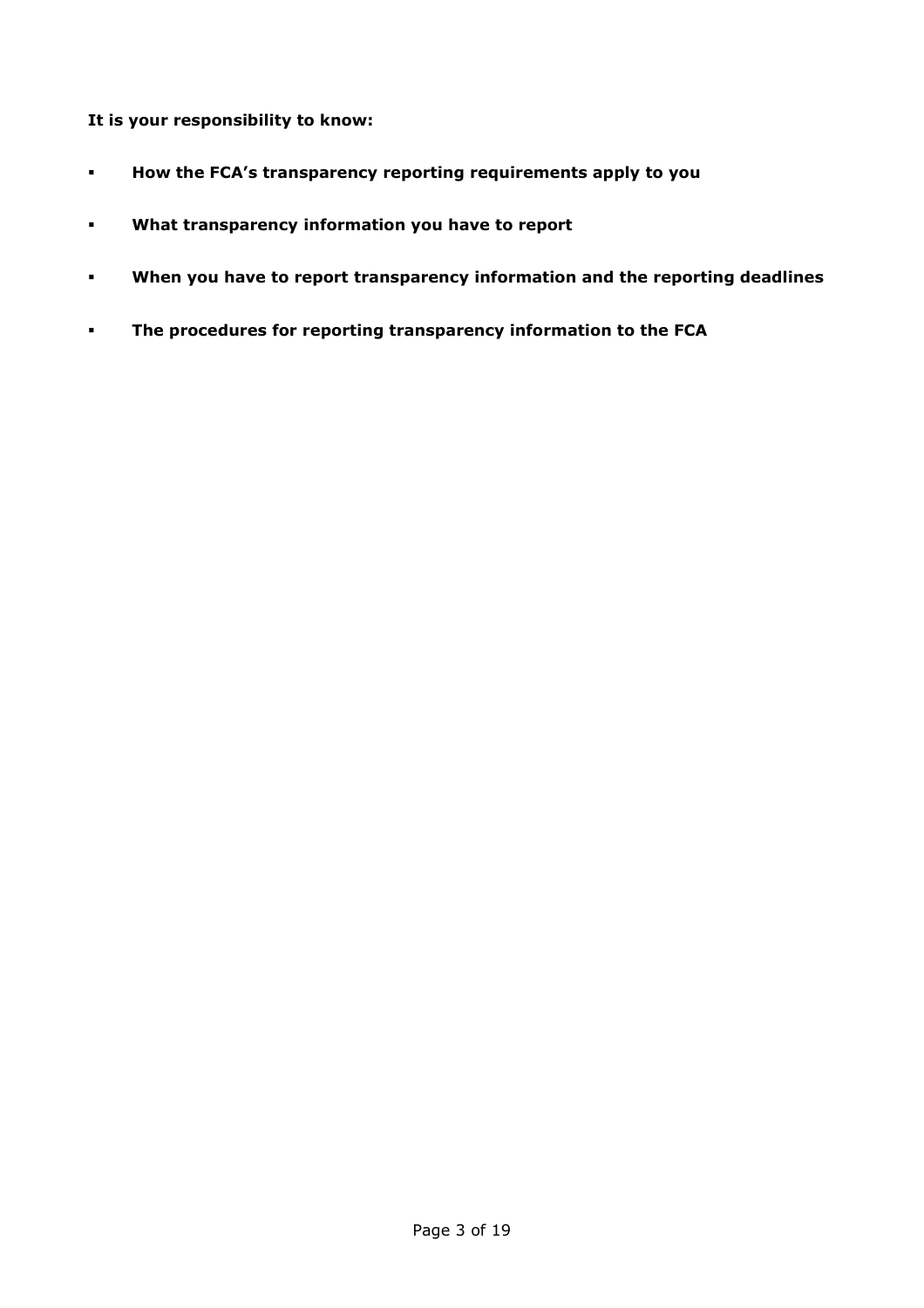# **TRANSPARENCY REPORTING REQUIREMENTS**

### **Reporting to the FCA**

- 1) The requirement for all types of AIFMs to report transparency information to competent authorities is established by Articles 3 (Exemptions) and 24 (Transparency Requirements) of the AIFMD*.* These require AIFMs to report transparency information to competent authorities about the AIFM, as manager, and the AIF(s) they are managing and, where relevant, marketing.
- 2) The FCA has incorporated the AIFMD transparency reporting requirements which apply to all types of AIFMs into the FCA Handbook (the 'Handbook') which is available online at: <http://fshandbook.info/FS/html/FCA> .
- 3) The Handbook is divided into Blocks and each Block is subdivided into Modules which include Sourcebooks (containing regulatory obligations which are binding on firms). Transparency reporting requirements are set out in the Supervision sourcebook ('SUP') and the Investment Funds sourcebook ('FUND').
- 4) All authorised and all registered UK AIFMs should refer to SUP and the transparency reporting requirements set out at SUP 16.18 (AIFMD reporting) which defines 3 authorised and registered UK AIFM types for the purposes of reporting:
	- a) a full-scope UK AIFM
	- b) a small authorised UK AIFM
	- c) a small registered UK AIFM
- 5) If you are a full-scope UK AIFM you should also refer to FUND and the reporting requirements set out at FUND 3.4 (Reporting obligations to the FCA).
- 6) If you are a non-EEA AIFM marketing under the UK National Private Placement Regime (NPPR), the reporting requirements will depend on what type of non-EEA AIFM you are. For the purposes of transparency reporting, SUP 16.18.1G identifies 2 types:
	- a) an above-threshold non-EEA AIFM marketing in the UK after having given written notification to the FCA using an AIFMD Article 42 notification form ('an abovethreshold non-EEA AIFM')
	- b) a small non-EEA AIFM marketing in the UK after having given written notification to the FCA using an AIFMD Small Third Country notification form ('a small non-EEA AIFM')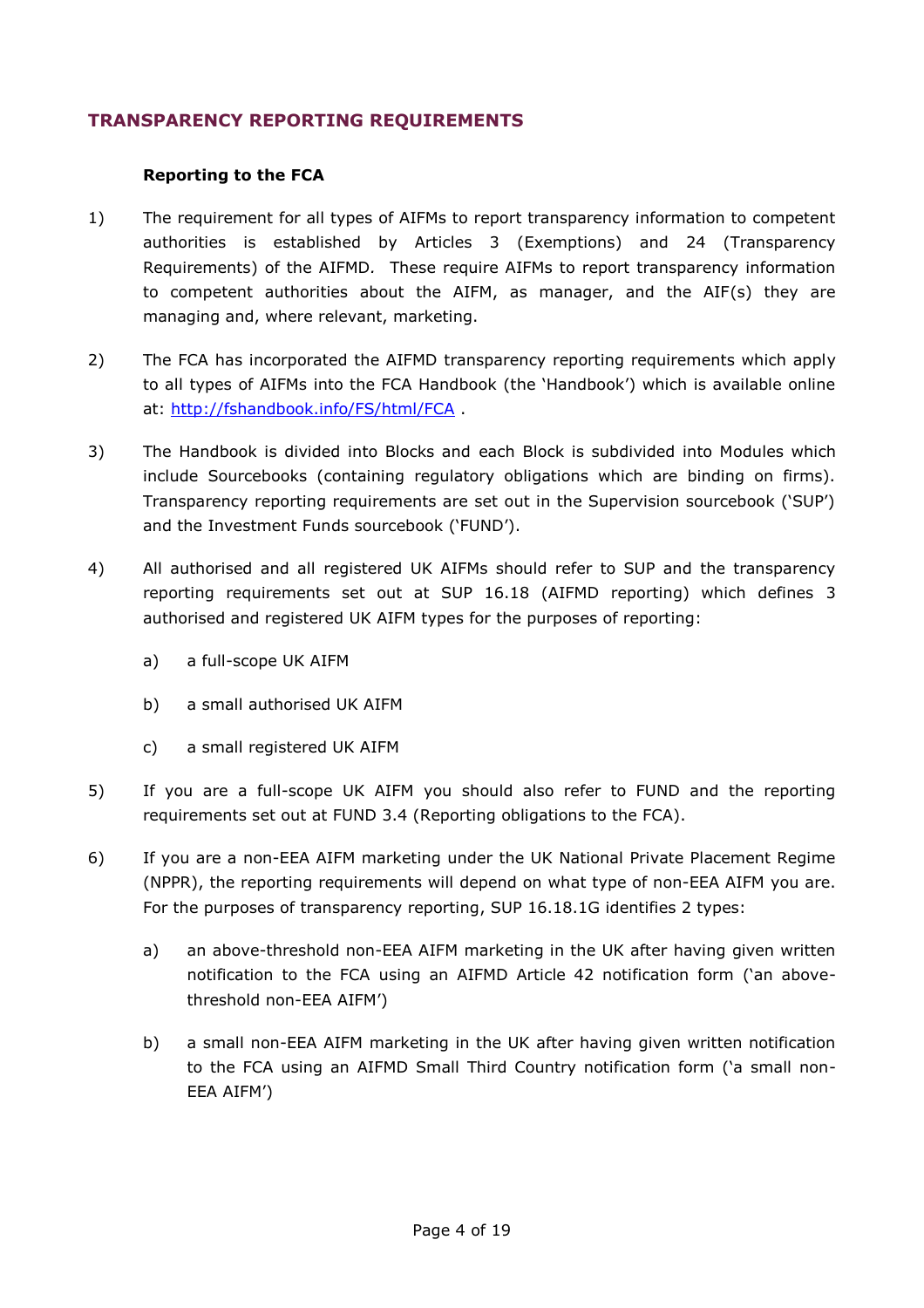- 7) Non-EEA AIFMs will have determined which of the above 2 types they are with reference to The Alternative Investment Fund Managers Regulations 2013 (the 'UK regulations'). A small non-EEA AIFM is a 'Small AIFM' which is defined in paragraphs 9 (1) and (2) of the UK regulations with reference to the value of assets under management ('AUM'). The reference value of AUM to be used is the total AUM calculated in accordance with Article 2 of the Commission's Level 2 Regulation.
- 8) You may also find it helpful to refer to Annex I of ESMA's 'Guidelines on reporting obligations under Articles  $3(3)(d)$  and  $24(1)$ ,  $(2)$  and  $(4)$  of the AIFMD' which sets out 'Reporting obligation diagrams' including a diagram for 'Authorised AIFMs' and one for 'Non-EU AIFMS under Private Placement Regime'. ESMA's final version of its guidelines was published on 8 August 2014. The guidelines can be found at: <https://www.esma.europa.eu/sites/default/files/library/2015/11/2014-869.pdf>
- 9) For more information about reporting AIFMD transparency information, see the section titled 'More Information on Transparency Reporting' at the end of this communication, which provides links to the AIFMD, AIFMD Level 2 Regulations and ESMA guidelines on reporting.

# **Transparency information to be reported**

- 10) SUP 16.18 (AIFMD Reporting) and FUND 3.4 (Reporting obligations to the FCA) identify the transparency information to be reported to the FCA as follows:
	- a) full-scope UK AIFMs, small authorised UK AIFMs and small registered UK AIFMs must report the information required by the "Reporting to competent authorities" table set out at SUP 16.18.4EU paragraphs 1 and 2
	- b) full-scope UK AIFMs must also report the information required by FUND 3.4.2R, FUND 3.4.3R, FUND 3.4.5R and FUND 3.4.6AR
	- c) full-scope UK AIFMs must also, under FUND 3.4.6CR, report the information required by FUND 3.4.3R for each non-EEA AIF that they manage that is subject to quarterly reporting and that is not marketed in the EEA
	- d) above-threshold non-EEA AIFMs and small non-EEA AIFMs should refer to the "Reporting to competent authorities" table set out at SUP 16.18.4EU
	- e) above-threshold non-EEA AIFMs should also refer to the reporting requirements set out at FUND 3.4.2R, FUND 3.4.3R, FUND 3.4.5R and FUND 3.4.6AR which apply as a result of paragraph 59 of the UK regulations, as explained in FUND 10.5.11G
	- f) above-threshold non-EEA AIFMs should also refer to FUND 10.5.11.BG, regarding reporting requirements for Master AIFs not marketed in the UK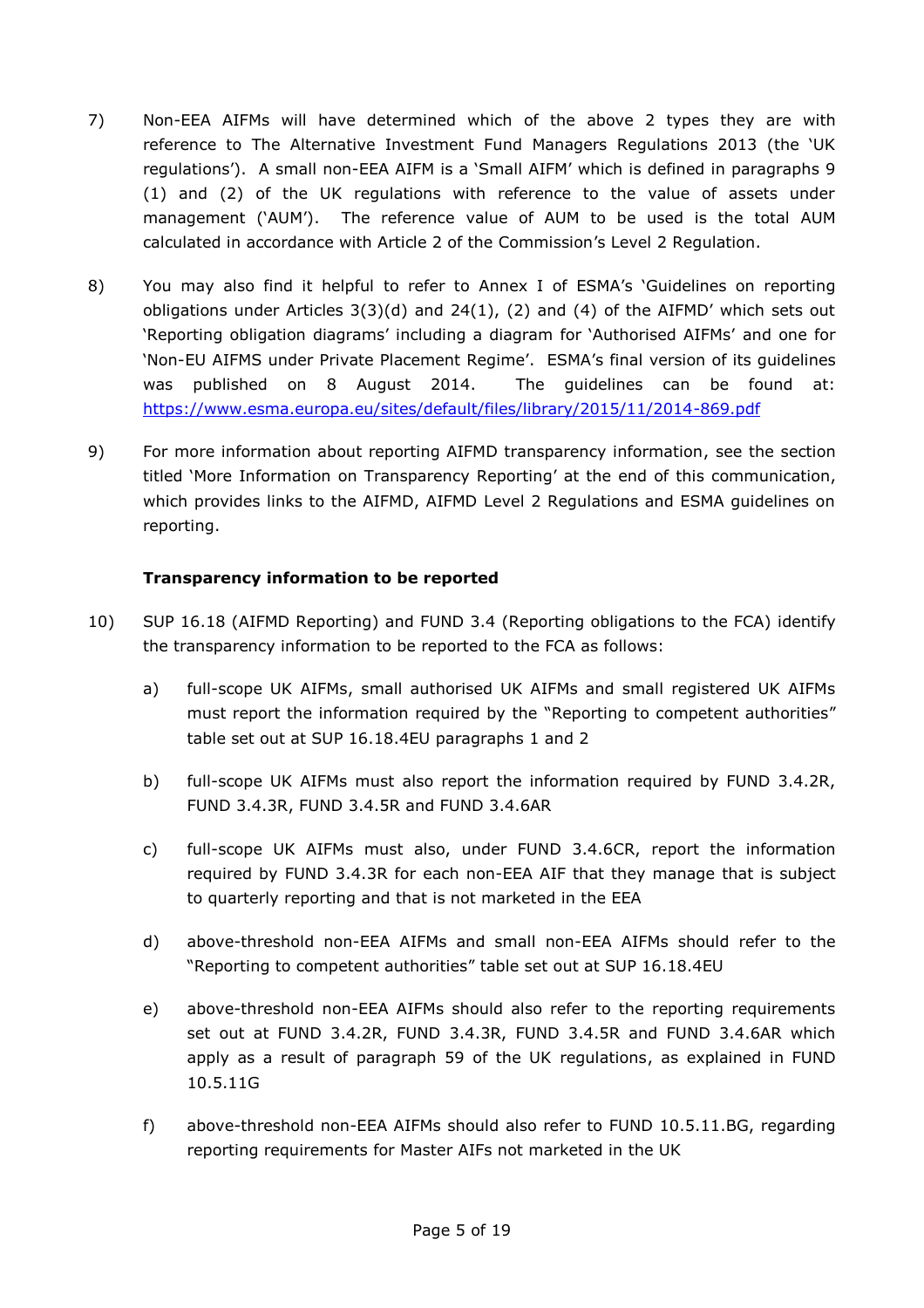## **Form of transparency information reports**

- 11) You must provide the required transparency information in accordance with the proforma reporting templates set out in Annex IV of the AIFMD Level 2 Regulation. The FCA uses 2 reports to collect transparency information which must be used by all AIFMs, including non-EEA AIFMs:
	- a) AIF001 Manager Report: this is the report you must use to provide AIFM-specific information
	- b) AIF002 Fund Transparency Report: this is the report you must use to provide AIF-specific information

# **Identifying the AIFM and the AIFs**

- 12) The AIF001 and AIF002 reports require you to identify the AIFM and AIF(s) and when doing so you must only use:
	- a) your Firm Reference Number (FRN) issued by the FCA which uniquely identifies you as the AIFM.
	- b) your Product Reference Number(s) (PRN(s)) issued by the FCA which uniquely identify the AIF(s) that you are managing and, where relevant, marketing.
- 13) Non-EEA AIFs please note that although you are domiciled in another country and might be regulated by another regulatory authority that may have issued you with other manager/fund identification codes, when reporting to the FCA these must not be used in the AIF001 and AIF002 national identifier fields. The AIFM and AIF national identifier fields in the AIF001 and AIF002 reports are reserved for the FRN and PRN identification codes issued by the FCA only.
- 14) The AIF001 and AIF002 reports also request that you provide alternative identification code(s) elsewhere in the reports. You are encouraged to obtain as many of these as possible and in particular obtain and provide a Legal Entity Identification code (LEI code - the identifier referred to in the Financial Stability Board's recommendations on 'A Global Legal Entity Identifier for Financial Markets'). More information about LEI codes can be found on the website of the Legal Entity Identifier Regulatory Oversight Committee (ROC) at [http://www.leiroc.org.](http://www.leiroc.org/) A list of globally endorsed pre-LOUs can be found on the ROC website and includes the London Stock Exchange under the sponsorship of the FCA.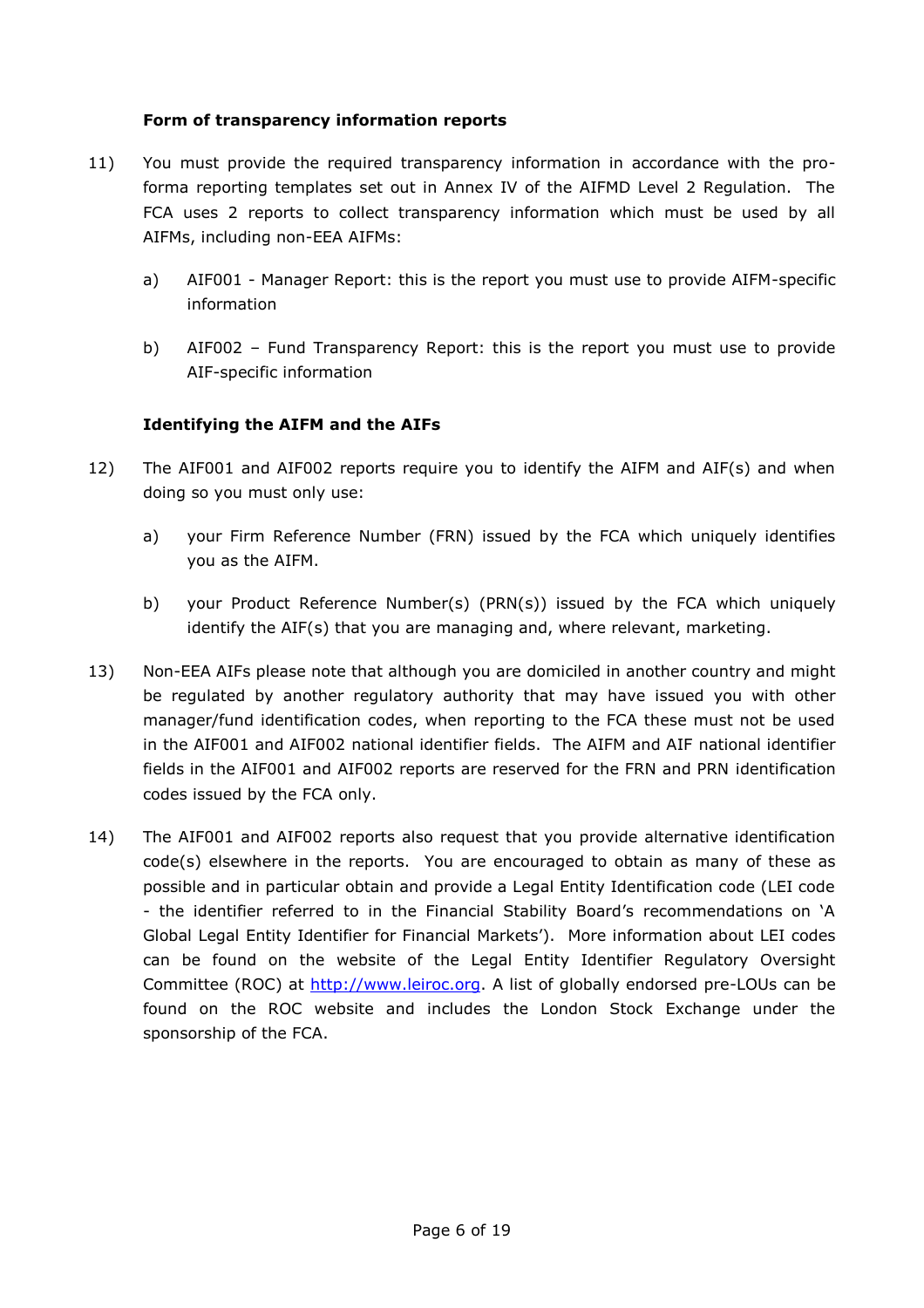## **Scope of transparency reporting for non-EEA AIFMs**

- 15) As a non-EEA AIFM you are required to report transparency information in respect of the AIFs managed by you that are marketed in the UK under the UK National Private Placement Regime, for which you must have given written notification to the FCA.
- 16) You are required to report transparency information in respect of the master AIF managed by you that is not marketed in the UK, if the corresponding feeder AIF is marketed under the UK National Private Placement Regime and the feeder AIF is subject to quarterly reporting.
- 17) The AIF001 and AIF002 reports that you submit to the FCA should identify and reference the AIFs that you are marketing in the UK. You are not required to report in respect of AIFs that you manage that are not marketed in the UK with the exception of master AIFs as explained in paragraph 16. You should note the requirements set out below about the duration of your transparency reporting.

# **Duration of transparency reporting for non-EEA AIFMs**

# Above threshold non-EEA AIFM

- 18) If you are an above-threshold non-EEA AIFM marketing under Article 42 you must have regard to regulation 59(4) of the UK regulations that set out requirements for the duration of your transparency reporting obligations. This applies as you have given written notification to the FCA before marketing an AIF you manage under regulation 59(1) of the UK regulations.
- 19) Under regulation 59(3)(a) of the UK regulations you must, during the period specified in regulation 59(4) (as described below), comply with the implementing provisions applicable to full-scope UK AIFMs relating to Articles 22 to 24 of the AIFMD, and the requirement to report transparency information to competent authorities, in so far as such provisions are relevant to the AIFM and the AIF (the 'implementing provisions').
- 20) The period, during which you are required to comply with the implementing provisions, starts on the date on which you gave notification of marketing under regulation 59(1) of the UK regulations – this is a result of regulation 59(4) of the UK regulations (in determining the date of your first reporting you should refer to the section below titled 'First transparency reports').
- 21) The period ends, if an investor's acquisition of units or shares of the AIF results from marketing that is permitted because of the notification, on the date on which the final such investor disposes of such units or shares - this is a result of regulation 59(4)(a) of the UK regulations. The period also ends, if no units or shares of the AIF were acquired, on the date that the AIFM ceases marketing the AIF - this is a result of regulation 59(4)(b) of the UK regulations.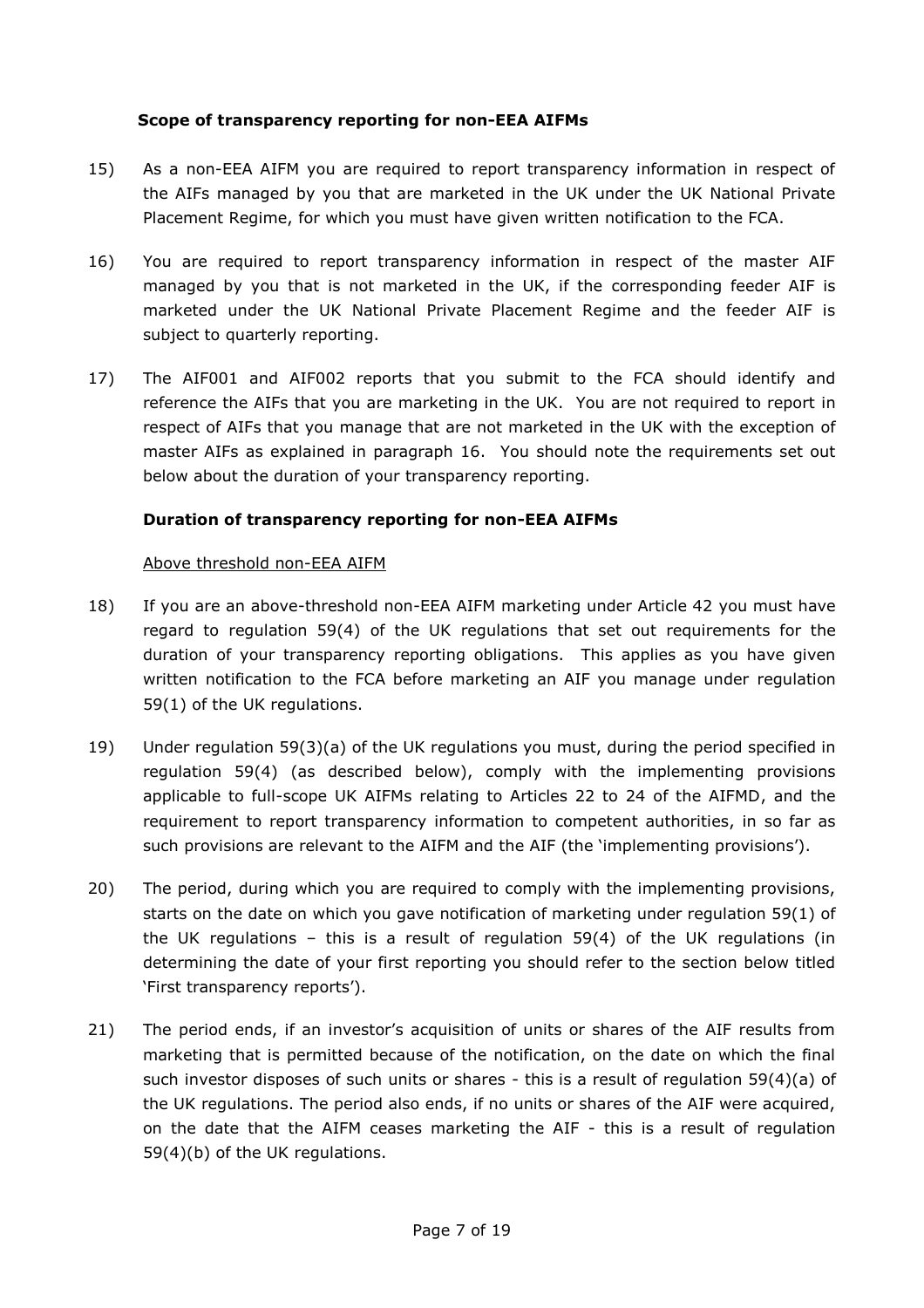22) You should notify us when you satisfy either of the conditions in regulations 59(4)(a) or (b) of the UK regulations. Until we receive notification of one of these conditions, we will continue to expect to receive transparency reports from you. You should provide notifications of the conditions at regulations 59(4)(a) or (b) of the UK regulations using a material change form which should be emailed to [NPPRChanges@fca.org.uk.](mailto:NPPRChanges@fca.org.uk)

# Small non-EEA AIFM

- 23) If you are a small non-EEA AIFM, you must have regard to regulations 58(3) and (4) of the UK regulations that set out the duration of your transparency reporting obligations. This applies as you have given written notification to the FCA before marketing an AIF you manage under regulation 58(1) of the UK regulations.
- 24) Under regulation 58(3) of the UK regulations, you must provide the FCA with such information that the FCA directs on (a) the main instruments in which you trade and (b) the principal exposures and most important concentrations of the AIFs that you manage.
- 25) The period in which you are required to report the information required under regulation 58(3) of the UK regulations continues until whichever of the conditions in regulations 58(4) (a) or (b) of the UK regulations applies. A small non-EEA AIFM will not be required to submit further reports (a) where an investor's acquisition of units or shares of the AIF results from marketing that is permitted because of the notification, after the date on which the final such investor disposes of such units or shares, or (b) if there is no acquisition of units or shares of the AIF resulting from such marketing, after the date on which the AIFM ceases marketing the AIF.
- 26) You should notify us when you satisfy either of the conditions in regulations 58(4)(a) or (b) of the UK regulations. Until we receive notification of one of these conditions we will continue to expect to receive transparency reports from you. You should provide notifications of the conditions at regulations 58(4)(a) or (b) of the UK regulations using a material change form which should be emailed to [NPPRChanges@fca.org.uk.](mailto:NPPRChanges@fca.org.uk)

# **Transparency reporting in relation to different fund structures**

27) If you are managing and, where relevant, marketing an AIF that is a fund-of-funds, feeder AIF and/or umbrella AIF, the information that you should report in respect of those AIFs has been addressed in guidance published by ESMA in 'Guidelines on reporting obligations under Articles 3(3)(d) and 24(1), (2) and (4) of the AIFMD'. ESMA's final version of its guidelines was published on 8 August 2014. The guidelines can be found at: [https://www.esma.europa.eu/sites/default/files/library/2015/11/2014-](https://www.esma.europa.eu/sites/default/files/library/2015/11/2014-869.pdf) [869.pdf](https://www.esma.europa.eu/sites/default/files/library/2015/11/2014-869.pdf)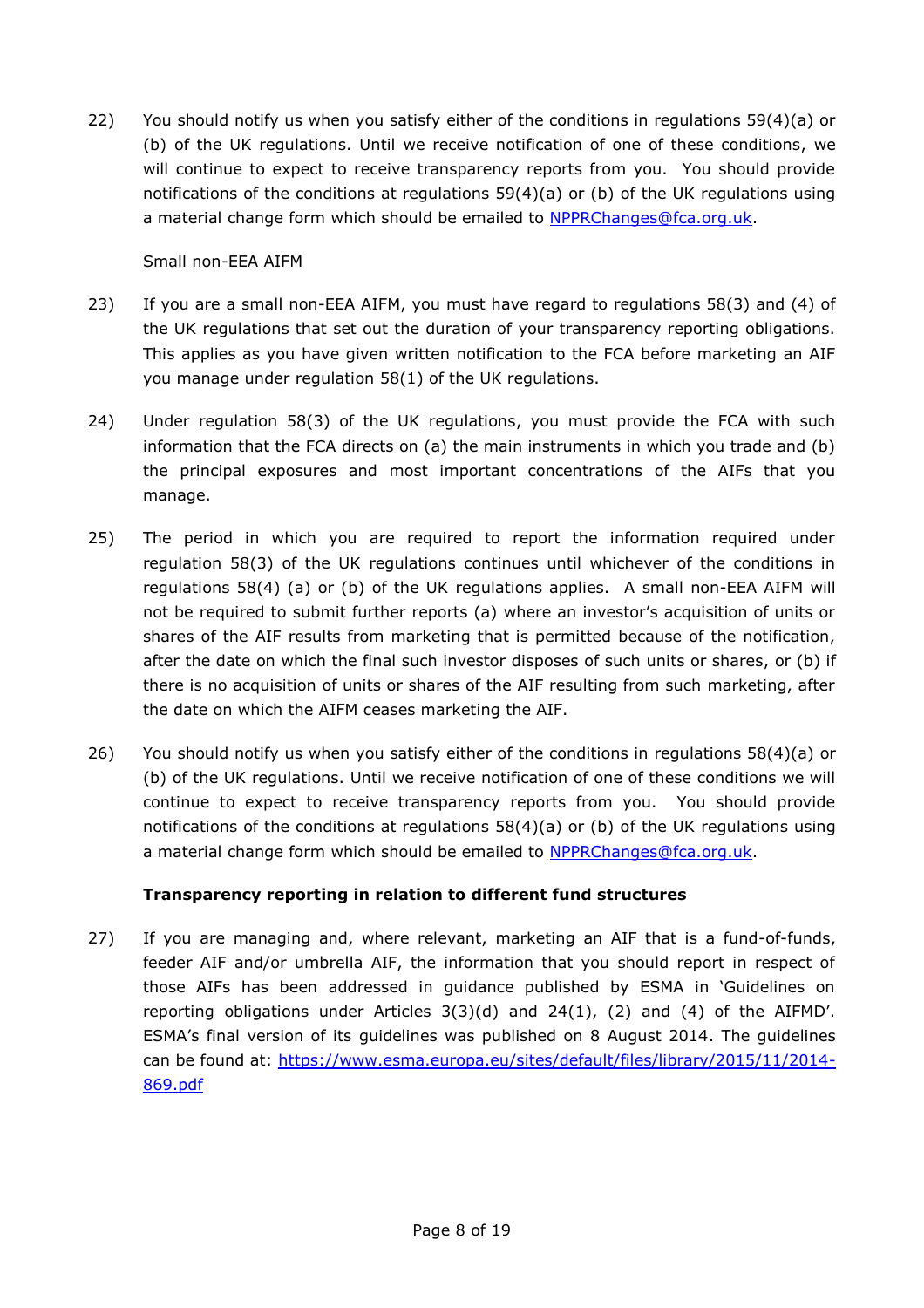### Feeder AIFs

- 28) AIFMs should treat feeder AIFs of the same master fund individually. They should not aggregate all the information on feeder AIFs of the same master(s) in a single report. AIFMs should not aggregate master-feeder structures in a single report (ie one report gathering all the information on feeder AIFs and their master AIF(s)).
- 29) When reporting information on feeder AIFs, AIFMs should identify the master AIF in which each feeder invests but should not look through to the holdings of the master AIF(s). If applicable, AIFMs should also report detailed information on investments that are made at feeder AIF level, such as investments in financial derivative instruments.
- 30) If you are a non-EEA AIFM and are marketing an AIF in the UK that is a feeder AIF which invests into a non-EEA master AIF which you also manage but are not marketing in the UK, the FCA now requires you to report on that master AIF if the feeder AIF is subject to quarterly reporting. If you are unable to find the master AIF that is not marketed in the UK in your Gabriel schedule, please contact the FCA at the email address [AIFMDMasterFundReporting@fca.org.uk](mailto:AIFMDMasterFundReporting@fca.org.uk) and a PRN will be assigned to the master AIF.

#### Funds of funds

31) When reporting information on an AIF that is a fund of funds, AIFMs should not look through to the holdings of the underlying funds in which the AIF invests.

### Umbrella and sub-fund structures

- 32) When reporting information on an AIF that takes the form of an umbrella AIF with several compartments or sub-funds, AIF-specific information should be reported at the level of the compartments or sub-funds.
- 33) In considering how to report in respect of umbrella and sub-fund structures you should have regard to The Perimeter Guidance Manual ('PERG') chapter 16 (Scope of the Alternative Investment Fund Managers Directive) and PERG 16.2G (What types of funds and businesses are caught?). Questions 2.61 to 2.65 are concerned with investment compartments and provide guidance on the identification and treatment of investment compartments.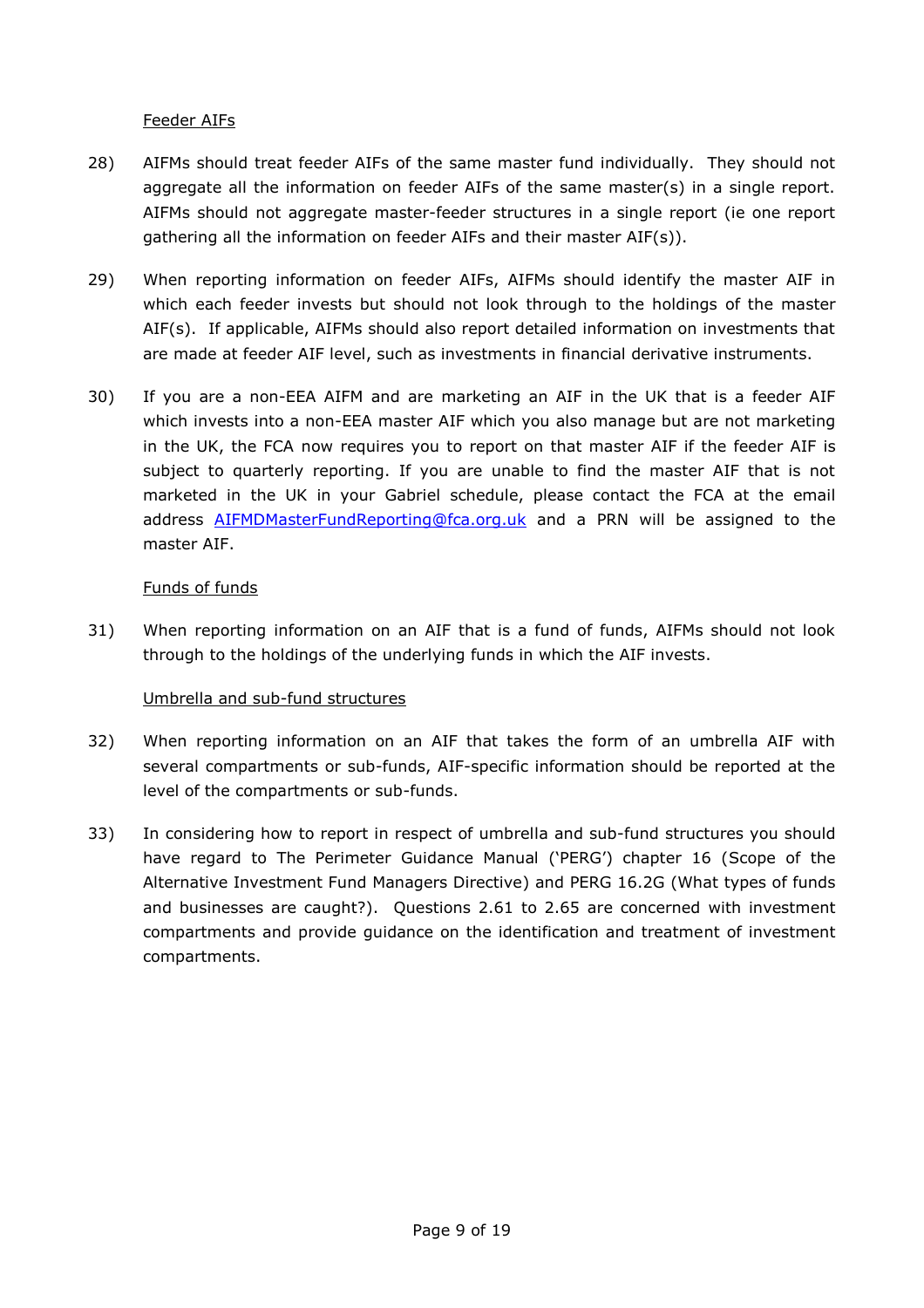#### **Frequency of transparency reporting**

34) SUP 16.18 sets out reporting frequencies and reporting periods as set out below.

#### Small authorised UK AIFM

35) Under SUP 16.18.6R a small authorised UK AIFM must report annually and its reporting period must end on 31 December in each calendar year.

#### Small registered UK AIFM

36) Under SUP 16.18.7D a small registered UK AIFM must report annually and its reporting period must end on 31 December in each calendar year.

#### Full-scope UK AIFM

- 37) Under SUP 16.18.4EU paragraph 3 a full-scope UK AIFM can be required to report on quarterly, half-yearly or annual basis. A full-scope UK AIFM determines its reporting frequency with reference to the AUM thresholds and other criteria set out in SUP 16.18.4EU paragraph 3 (a) to (d) inclusive.
- 38) Under SUP 16.18.5R the reporting periods of a full-scope UK AIFM must end on the following dates:
	- a) [AIFMs](http://fshandbook.info/FS/glossary-html/handbook/Glossary/A?definition=G3092) that are required to report annually, on 31 December each calendar year.
	- b) [AIFMs](http://fshandbook.info/FS/glossary-html/handbook/Glossary/A?definition=G3092) that are required to report half-yearly, on 30 June and 31 December in each calendar year.
	- c) [AIFMs](http://fshandbook.info/FS/glossary-html/handbook/Glossary/A?definition=G3092) that are required to report quarterly, on 31 March, 30 June, 30 September and 31 December in each calendar year.

### Small non-EEA AIFM marketing in the UK

39) Under SUP 16.18.9D a small non-EEA AIFM must report annually and its reporting period must end on 31 December in each calendar year.

#### Above threshold non-EEA AIFM marketing in the UK

40) An above-threshold non-EEA AIFM determines its reporting frequency with reference to SUP 16.18.4EU paragraph 3 which sets out the AUM thresholds and other criteria to be used in that determination.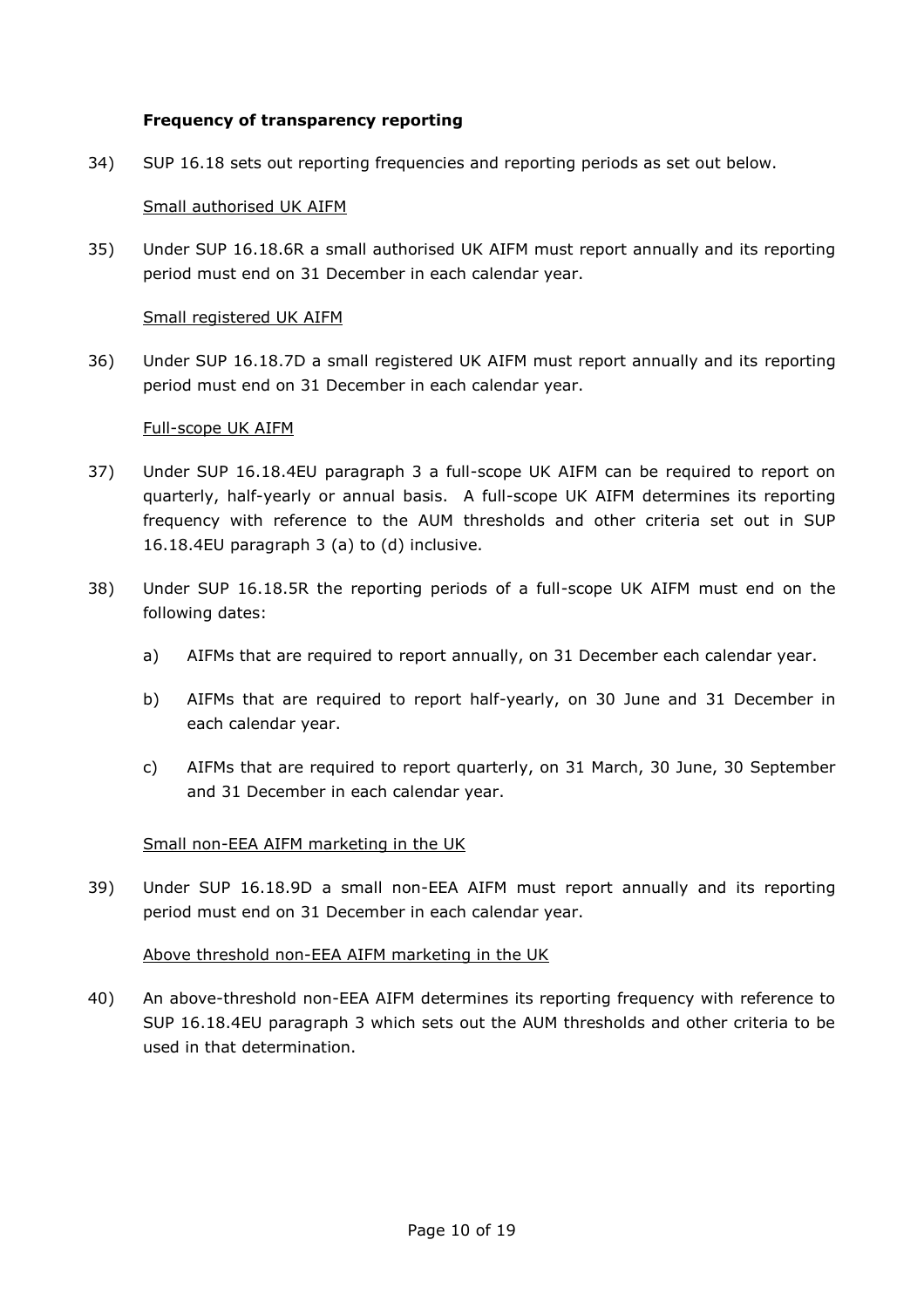- 41) In calculating AUM, the reference value to be used by an above-threshold non-EEA AIFM is the total AUM of all AIFs that it is marketing in the Union (not just the AUM of the AIFs marketing in the UK). This value of AUM should be used to calculate a unique reporting frequency which should be applied to all Member States where it markets its AIFs, including the transparency reporting to the FCA. The AUM value should be derived from applying the provisions in Articles 2 and 10 of the AIFMD Level 2 Regulations.
- 42) Under SUP 16.18.8G, an above-threshold non-EEA AIFM is required to comply with the implementing provisions applicable to full-scope UK AIFMs which relate to the provisions of articles 22 to 24 of the directive, in so far as such provisions are relevant to the AIFM and the AIF (this is as a result of article 42 AIFMD).
- 43) Under SUP 16.18.5R, and by virtue of SUP 16.18.8G, the reporting periods of an abovethreshold non-EEA AIFM marketing in the UK must end on the following dates:
	- a) [AIFMs](http://fshandbook.info/FS/glossary-html/handbook/Glossary/A?definition=G3092) that are required to report annually, on 31 December each calendar year.
	- b) [AIFMs](http://fshandbook.info/FS/glossary-html/handbook/Glossary/A?definition=G3092) that are required to report half-yearly, on 30 June and 31 December in each calendar year.
	- c) [AIFMs](http://fshandbook.info/FS/glossary-html/handbook/Glossary/A?definition=G3092) that are required to report quarterly, on 31 March, 30 June, 30 September and 31 December in each calendar year.

# **Transparency reporting submission dates**

- 44) Under SUP 16.18.4EU paragraph 1 you must provide your completed AIF001 and AIF002 reports to the FCA as soon as possible but not later than one month after the end of the annual (31 December), half yearly (30 June and 31 December) and quarterly (31 March, 30 June, 30 September and 31 December) reporting periods.
- 45) If you are reporting in respect of an AIF that is a fund-of-funds you may extend the period available for reporting of the AIF001 and AIF002 reports by 15 days. This extended submission date applies only to AIFs that are fund-of-funds.
- 46) If you manage both (1) AIFs that are not fund-of-funds and also (2) AIFs that are fundof-funds (for which you have extended the reporting date), you must submit reports to the FCA as follows:
	- a) As soon as possible but not later than 1 month after the end of a reporting period – you must submit AIF001 and AIF002 reports in respect of all AIFs that are not fund-of-funds.
	- b) Before the end of an extended 15 day reporting date you must submit an AIF002 report in respect of all AIFs that are fund-of-funds and you must also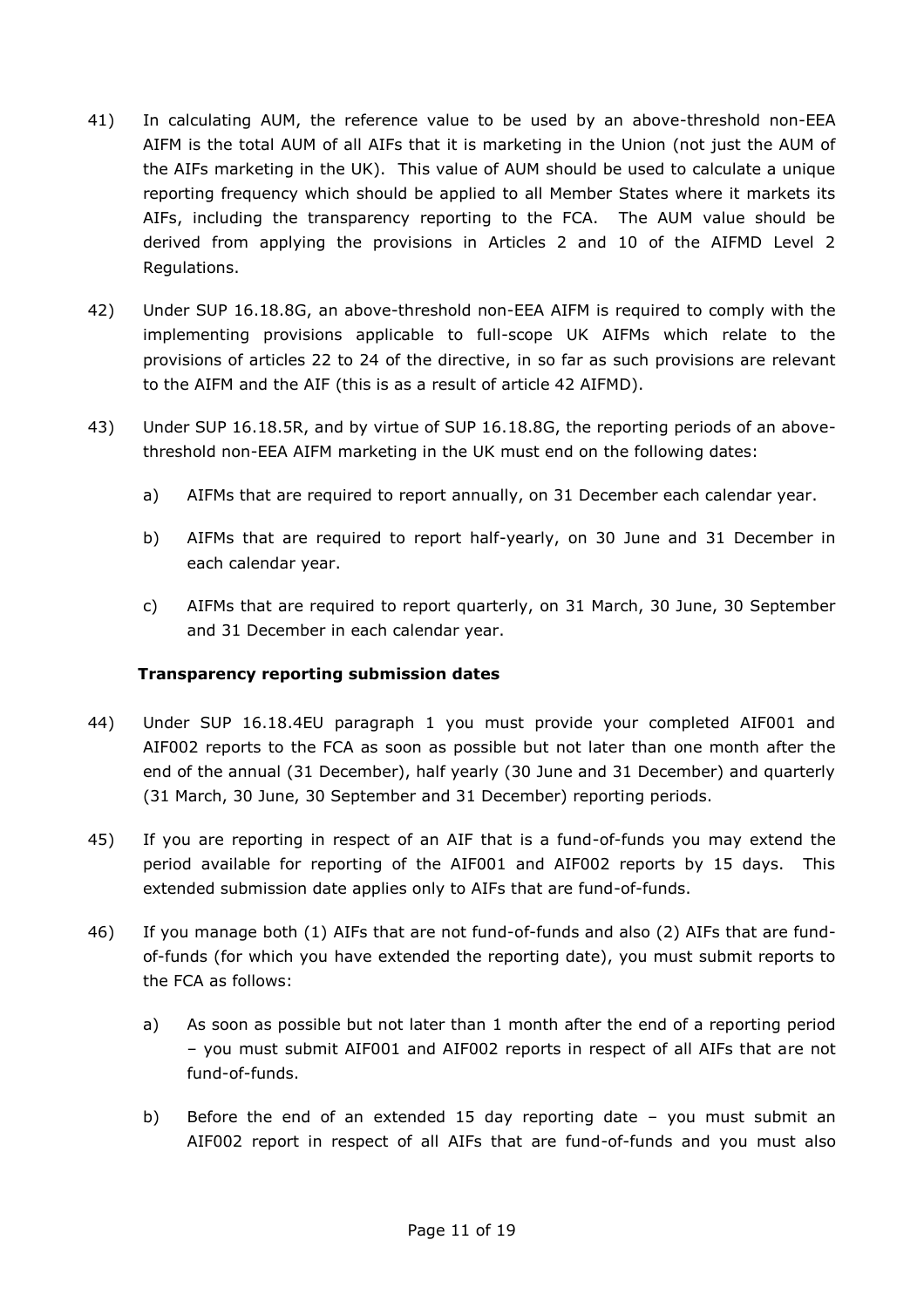submit an amended AIF001 report updated to accurately take account of the fund-of-funds transparency information being reported on the fund-of-funds AIF002 report.

## **First transparency reports**

- 47) You are subject to the FCA transparency reporting requirements from the date of your authorisation or registration, or the date that you give notice of marketing under the UK National Private Placement Regime.
- 48) In determining when you should begin reporting you should follow guidance issued by ESMA set out in Section VII (Procedure for first reporting) of 'Guidelines on reporting obligations under Articles  $3(3)(d)$  and  $24(1)$ ,  $(2)$  and  $(4)$  of the AIFMD', ESMA/2014/869EN. ESMA's final version of its guidelines can be found at: [https://www.esma.europa.eu/sites/default/files/library/2015/11/2014-869.pdf.](https://www.esma.europa.eu/sites/default/files/library/2015/11/2014-869.pdf)
- 49) Your obligation to begin reporting starts from the first day of the following quarter after you have information to report until the end of the first reporting period. Your first report will be due after the end of your first reporting period as determined in accordance with your reporting frequency.
- 50) Following authorisation, registration or notification, there may be cases in which you do not have any information to report on AIFs, such as where there is a delay between the authorisation or registration being granted and the actual start of activity or between the creation of an AIF and the first investments. In such a scenario, we expect to receive from you AIF001 and AIF002 reports for the (earlier) reporting periods for which you have no information to report (which starts from the first day of the following quarter after authorisation or registration) indicating that you have no information to report by using the specific field to indicate a Nil return.

### Example

- 51) An AIFM is authorised on 31 January and has information to report as from 24 April. The AIFM determines that it is required to report on a quarterly basis with reporting period end dates 31 March, 30 June, 30 September and 31 December. In this case the AIFM must:
	- a) Submit a Nil return for its AIF001 and AIF002 reports for the quarterly reporting period ending 30 June. The report will cover the quarterly period from 1 April to 30 June (the quarter following the date of authorisation). The report must be received by the FCA as soon as possible but not later than 1 month after the end of the reporting period which may be extended by 15 days for an AIF that is a fund-of-funds.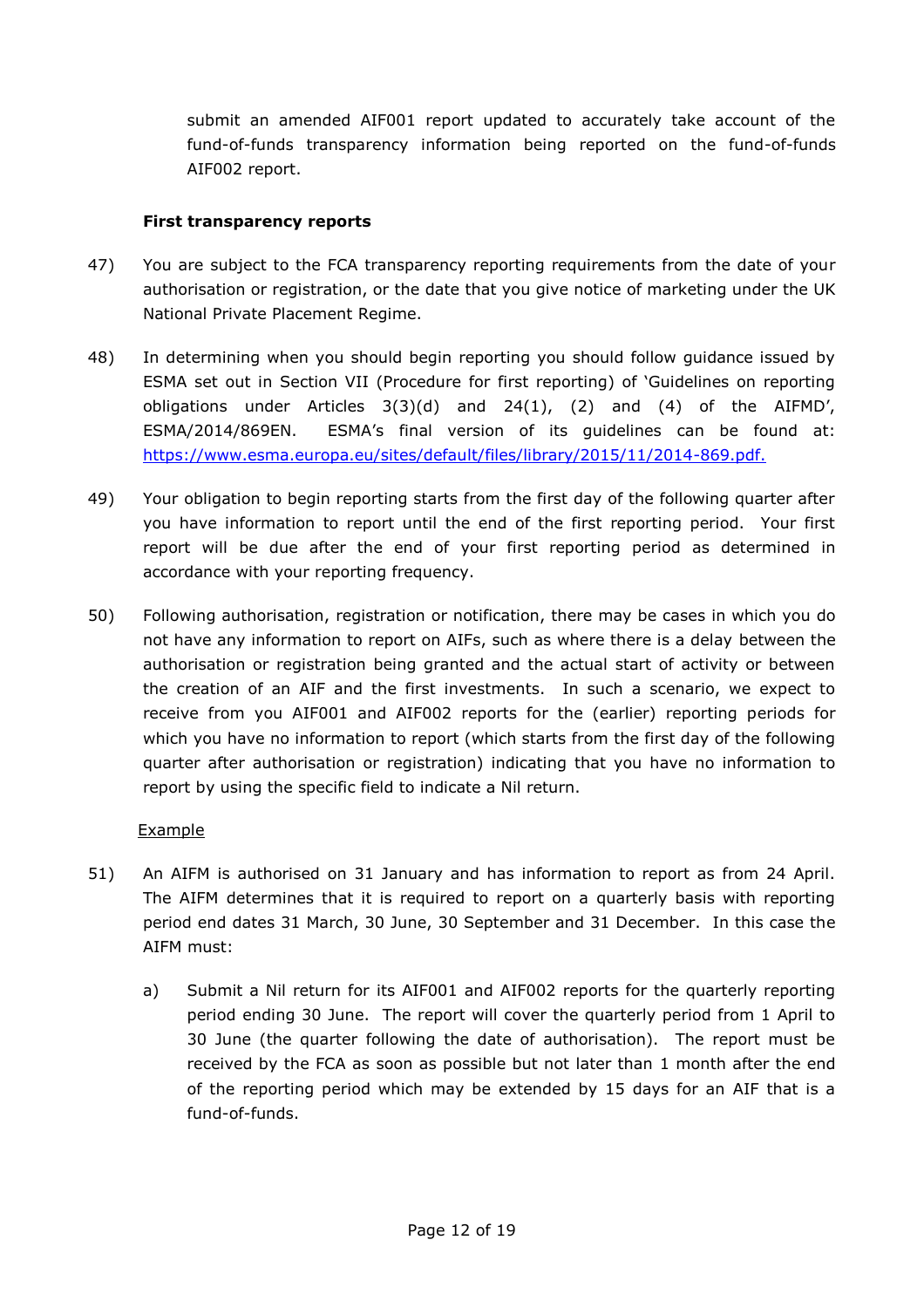b) Submit full report information in AIF001 and AIF002 reports for the quarterly reporting period ending 30 September. The report will cover the period from 1 July to 30 September (the first quarter following the first point from which information to report arose). The first AIF001 and AIF002 reports must be submitted to the FCA as soon as possible and not later than 1 month after the end of the 30 September reporting period end date, which may be extended by 15 days for an AIF that is a fund of funds.

# **REPORTING TRANSPARENCY INFORMATION TO THE FCA**

### **Gabriel reporting**

# Access to Gabriel

- 52) Gabriel is the FCA's online regulatory reporting system for the collection, validation and storage of regulatory data. We will use Gabriel for the purposes of transparency reporting.
- 53) Once you have been given access to Gabriel transparency reporting, as set out below, we will only accept AIF001 and AIF002 reports submitted via Gabriel.

# All AIFM types - Initial action required in Gabriel

- 54) You are responsible for verifying that AIF001 and AIF002 transparency reporting functionality has been correctly established in your Gabriel user account which will include completing the following actions as applicable:
	- a) Register with Gabriel you must first register with Gabriel (this step will not apply to existing users of Gabriel). Information about registering to use Gabriel and submitting reports to the FCA is available on the FCA website at the following address: [http://www.fca.org.uk/firms/systems-reporting/gabriel/firm-registration.](http://www.fca.org.uk/firms/systems-reporting/gabriel/firm-registration)
	- b) Access your Gabriel user account.
	- c) Review your schedule of regulatory reporting shown on the 'Firm Schedule Reporting Period' page (the 'reporting schedule') that will be displayed when accessing your Gabriel account. The reporting schedule displays the returns you are required to submit on a rolling 12 months basis which you should ensure includes AIF001 and AIF002 reporting obligations.
	- d) Verify that the AIF001 and AIF002 reports in your reporting schedule are correctly identified with your unique FRN and PRN(s) that identify you as the AIFM and your  $AIF(s)$ .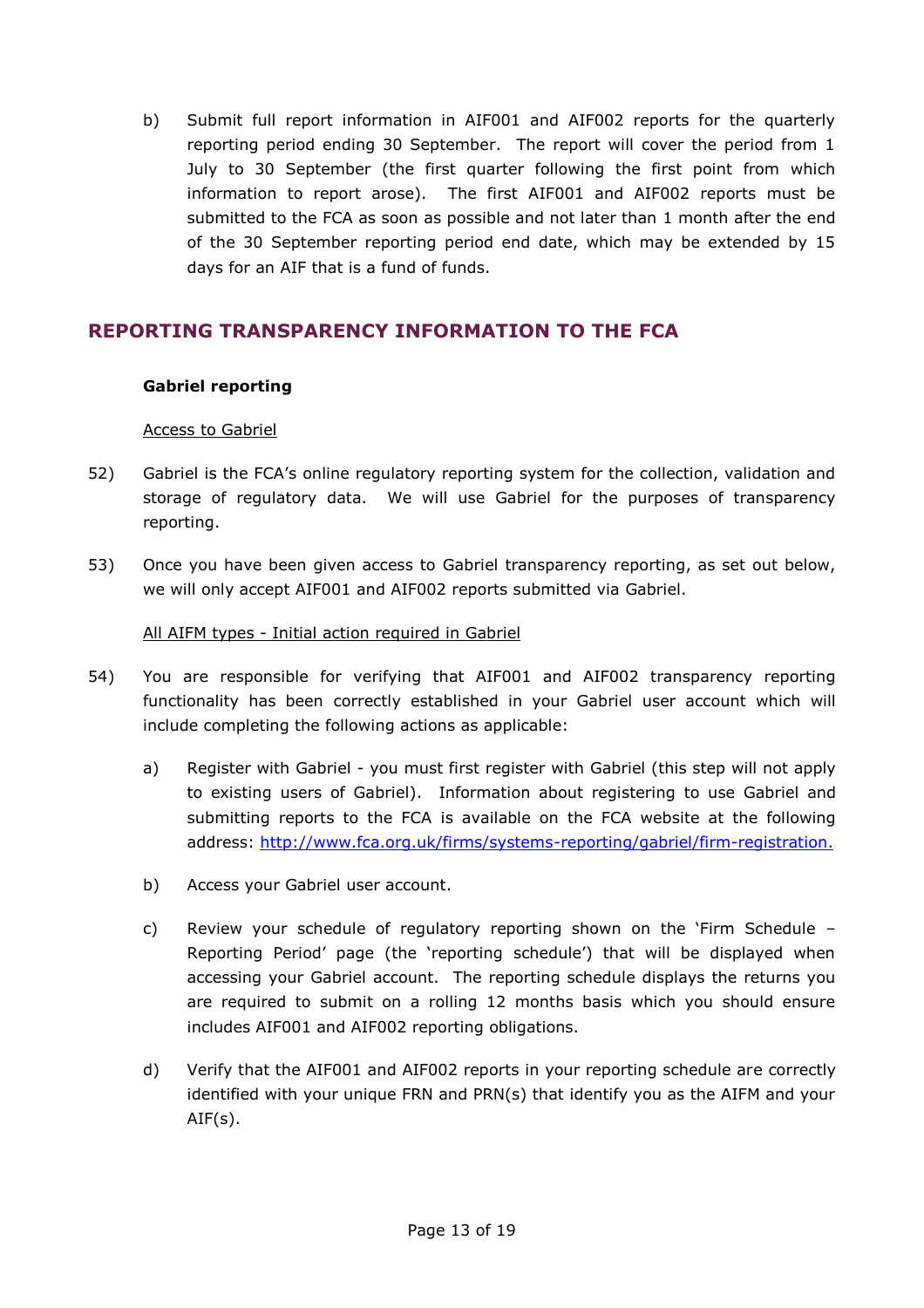- e) Verify that your reporting schedule accurately records your actual reporting obligation for AIF001 and AIF002 reports.
	- (i) The initial schedule of reporting obligations that will be displayed in Gabriel will be established by the FCA based on your authorisation and registration status and without reference to information that will be contained in up-todate AIF001 and AIF002 reports.
	- (ii) The obligations that will be initially established will be: **half-yearly reporting for full-scope UK AIFMs and annual reporting for small authorised UK AIFMs and small registered UK AIFMs**.
	- (iii) This is an initial scheduling only and it **should NOT be relied upon as being correct**. You are responsible for assessing your own reporting obligations and determining the date by which your first AIF001 and AIF002 reports must be received by the FCA, and the subsequent frequency of reporting, so that you submit these reports within the required timeframe.
	- (iv) It is your responsibility to ensure that the reporting obligation displayed in your reporting schedule is correct. If the reporting frequency is incorrect you must submit AIF001 reports and AIF002 in which you have recorded the actual reporting obligation using the appropriate change in reporting frequency codes to communicate a change in frequency. These reports would be submitted at your next scheduled reporting period or the next reporting period which you have determined to be your actual reporting period.

# *Example - If the frequency is too low*

 In this case your Gabriel reporting schedule displays half-yearly reporting when you determine it should be quarterly. Regardless of the reporting obligation displayed on your reporting schedule, you would submit AIF001 and AIF002 reports for the next quarterly reporting period once the relevant period end date has passed and within the reporting deadline. You would complete both reports using the appropriate change in frequency code to communicate the future change in reporting frequency to quarterly reporting. The code provided in the reports will be used by Gabriel to reschedule and display your transparency reporting obligation according the submitted frequency code (in this example quarterly reporting).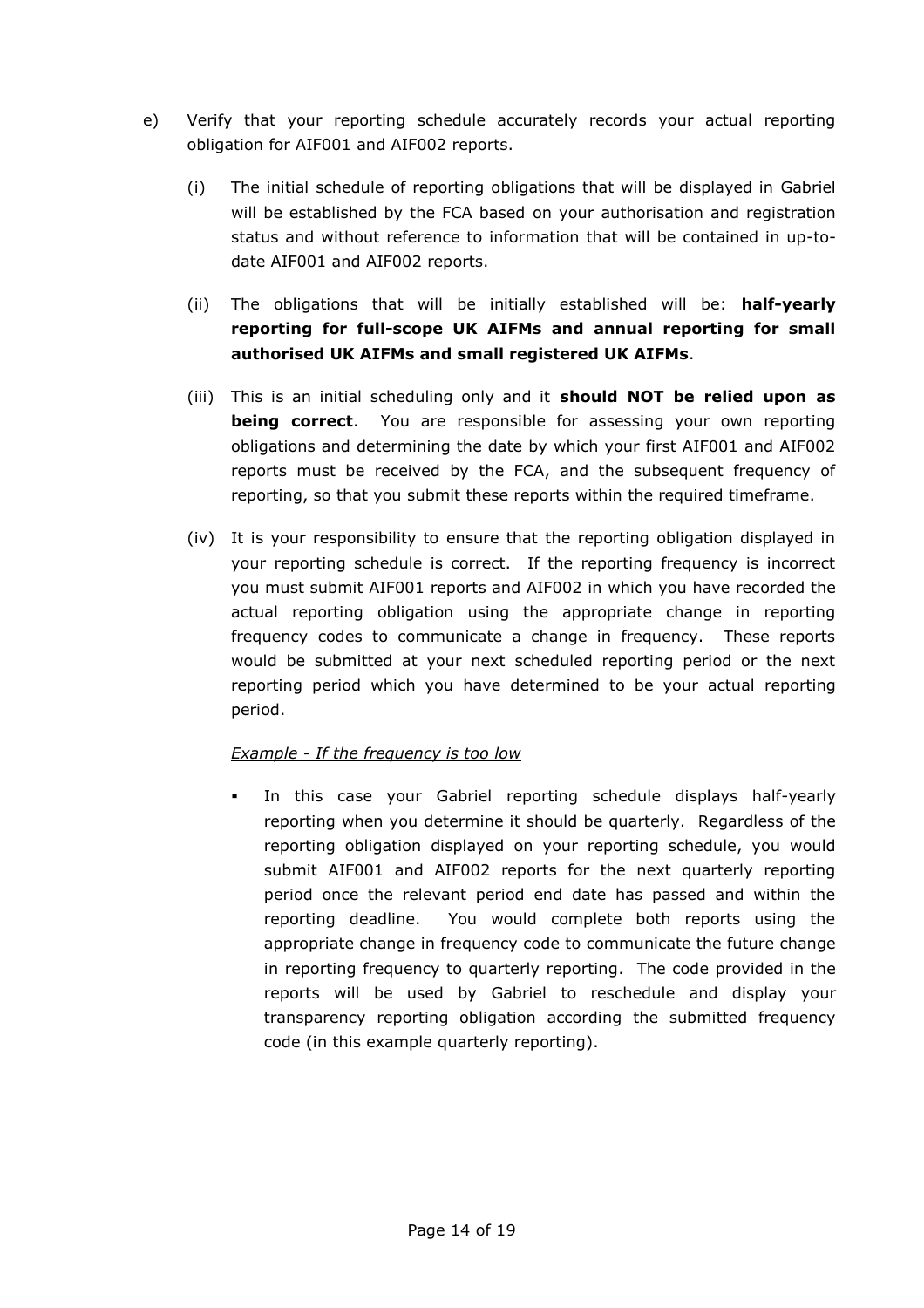# *Example - If the frequency is too high*

- In this case Gabriel reporting schedule displays half-yearly reporting when you determine it should be annual. Regardless of the reporting obligation displayed on your reporting schedule, you would submit AIF001 and AIF002 reports for the next half-yearly reporting period once the relevant period end date has passed and within the reporting deadline. You would complete both reports using the appropriate change in frequency code to communicate the future change in reporting frequency to annual reporting. The code provided in the reports will be used by Gabriel to reschedule and display your transparency reporting obligation according the submitted frequency code (in this example annual reporting).
- (v) Frequency and content change code information is set out in the Data Reference Guides for the AIF001 and AIF002 reports which are published on the FCA website at: [https://www.fca.org.uk/firms/gabriel/data-reference](https://www.fca.org.uk/firms/gabriel/data-reference-guides/alternative-investment-fund-managers-directive-aifmd)[guides/alternative-investment-fund-managers-directive-aifmd](https://www.fca.org.uk/firms/gabriel/data-reference-guides/alternative-investment-fund-managers-directive-aifmd)
- (vi) If you have any other difficulties with the set-up of transparency reporting please contact our Customer Contact Centre at the telephone number and/or email address set out in the section titled 'Gabriel support' below.

### Ongoing responsibility

55) Reporting transparency information according to your actual reporting obligation and maintaining the accuracy of your reporting schedule in Gabriel is an ongoing responsibility. You must use the change in reporting frequency and change in reporting content codes to indicate a future change in your reporting obligations. As set out in the section above 'All AIFM types - Initial action required in Gabriel', regardless of the reporting obligation displayed in your reporting schedule, you can submit AIF001 and AIF002 reports to remain in compliance with your assessment of actual reporting obligations and to indicate changes in your reporting obligations. We will continue to monitor compliance with transparency reporting requirements including the submission of AIF001 and AIF002 reports within timescales as scheduled in Gabriel and also whether AIFMs, regardless of the Gabriel reporting schedule, are reporting according to the actual reporting requirement.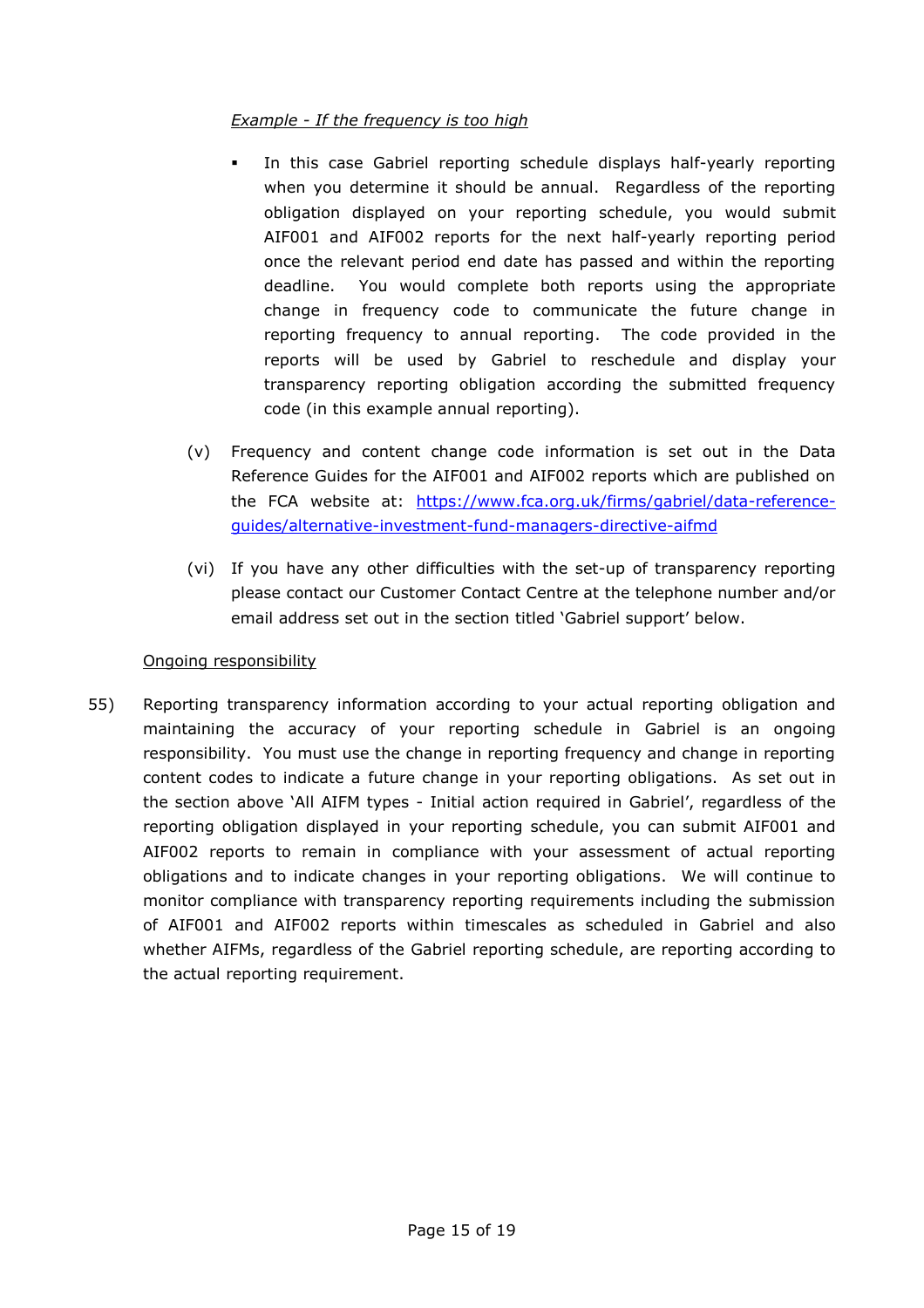## Gabriel support

- 56) If you have any difficulties including Gabriel password, login, and registration issues see the information we have published about using Gabriel on the FCA website at: <http://www.fca.org.uk/firms/systems-reporting/gabriel> or contact the Customer Contact Centre:
	- a) UK: 0300 500 0597
	- b) From abroad: +44 20 7066 1000
	- c) Email: [firm.queries@fca.org.uk](mailto:firm.queries@fca.org.uk)

# **Submitting transparency reports using Gabriel**

- 57) Gabriel provides the following methods for you to load AIF001 and AIF002 reports for submission to the FCA (the loading and submitting of data are 2 independent actions found in different parts of the Gabriel system). You are able to select the most suitable method to your business for loading data from the following methods:
	- a) Online Forms (manually keying data into Gabriel forms).
	- b) File upload via webpage (manually controlled, XML only).
	- c) Direct communication (system to system data service for XML).
- 58) Gabriel provides functionality that will allow you to: load and/or enter information during multiple system sessions, report multiple AIFs on a single AIF002 report, and to make amendments to information during and after formal submission.
- 59) Importantly, when you are required to submit AIF001 and AIF002 reports for a particular reporting period you must, in all cases, after the end date of the quarterly, half-yearly or annual reporting period, and before the end of the period in which your transparency reporting must be submitted, complete the following actions:
	- a) For the AIFM and each AIF (for which there is a reporting obligation), enter and/or load the required AIF001 report and AIF002 reports into Gabriel with all required and relevant data fields completed (reports are loaded via the 'AIFMD section' of Gabriel) - Gabriel monitors reporting compliance at an AIF level.
	- b) After AIF001 and AIF002 reports have been entered and/or loaded they must be submitted which is a separate action and takes place in a different part of Gabriel. To complete the reporting process you must use the 'Firm Schedule - Reporting Period' page to select a 'Return Due Date' item which leads to the 'Data Items in Reporting Period' page. This page displays the 'completion status' of data items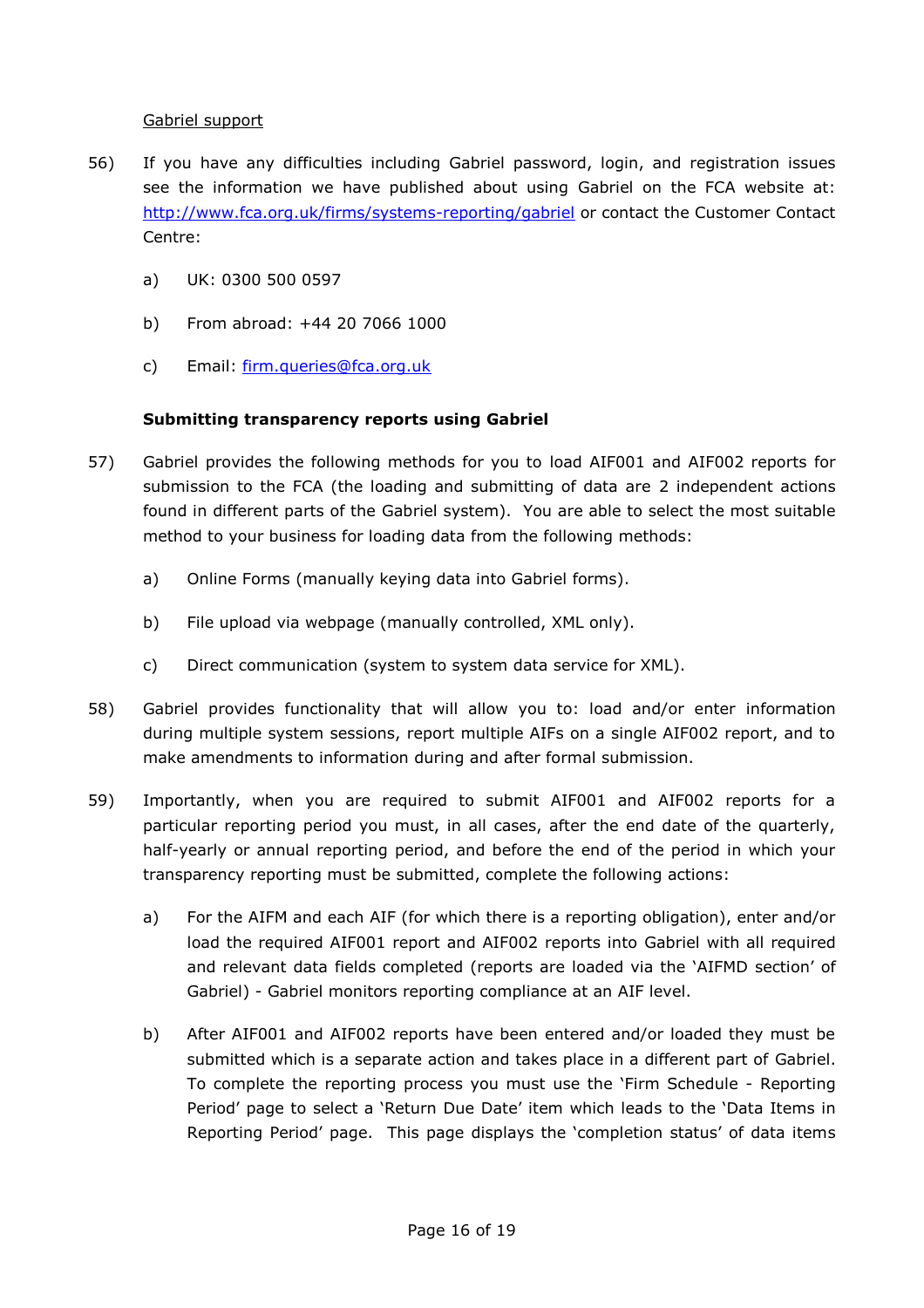due on the reporting date. To submit a report you must click the 'submit' button for each required AIF001 and AIF002 report which changes the Gabriel status of the report to 'submitted'. Only when the Gabriel status of the report changes to submitted will you have satisfied the reporting obligation for that particular report.

- 60) Although Gabriel permits the amendment of AIF001 and AIF002 submitted reports, we expect this function to be used sparingly in exceptional circumstances only. At the expiry of the relevant reporting deadline we expect AIFMs to have submitted all applicable AIF001 and AIF002 reports that have been completed using the most accurate data and up-to-date information available to the AIFM at that point in time. In any event, the FCA must receive amended data by resubmission which is complete, accurate and final no later than 1 month after the reporting deadline (ie no later than 2 months after the end of the relevant reporting period). Although amendment of data may be necessary, for example to add important precision, we do not expect that AIFMs will need to use this function to make wholesale or fundamental changes to data already submitted.
- 61) An overview of the available submission methods is provided on the FCA website at the following address: [https://www.fca.org.uk/firms/gabriel/submission-methods-reporting](https://www.fca.org.uk/firms/gabriel/submission-methods-reporting-schedule)[schedule.](https://www.fca.org.uk/firms/gabriel/submission-methods-reporting-schedule)
- 62) AIFMs should also refer to the Gabriel Data Reference Guides ('DRGs') which sets out the specifications for Gabriel data items and other related material to help firms submit data using system-to-system (direct communication) and XML upload submission methods.
	- a) Gabriel DRGs can be found on the FCA website at the following address: <https://www.fca.org.uk/firms/gabriel/data-reference-guides>
	- b) Specific Gabriel DRGs for transparency reporting using the AIF001 and AIF002 reports can be found on the FCA website at the following address: [https://www.fca.org.uk/firms/gabriel/data-reference-guides/alternative](https://www.fca.org.uk/firms/gabriel/data-reference-guides/alternative-investment-fund-managers-directive-aifmd)[investment-fund-managers-directive-aifmd](https://www.fca.org.uk/firms/gabriel/data-reference-guides/alternative-investment-fund-managers-directive-aifmd)
- 63) If you have any questions relating to registration, accessing or using Gabriel you should telephone and/or send an email to the our Customer Contact Centre at the numbers/address given above in the section titled 'Gabriel support'.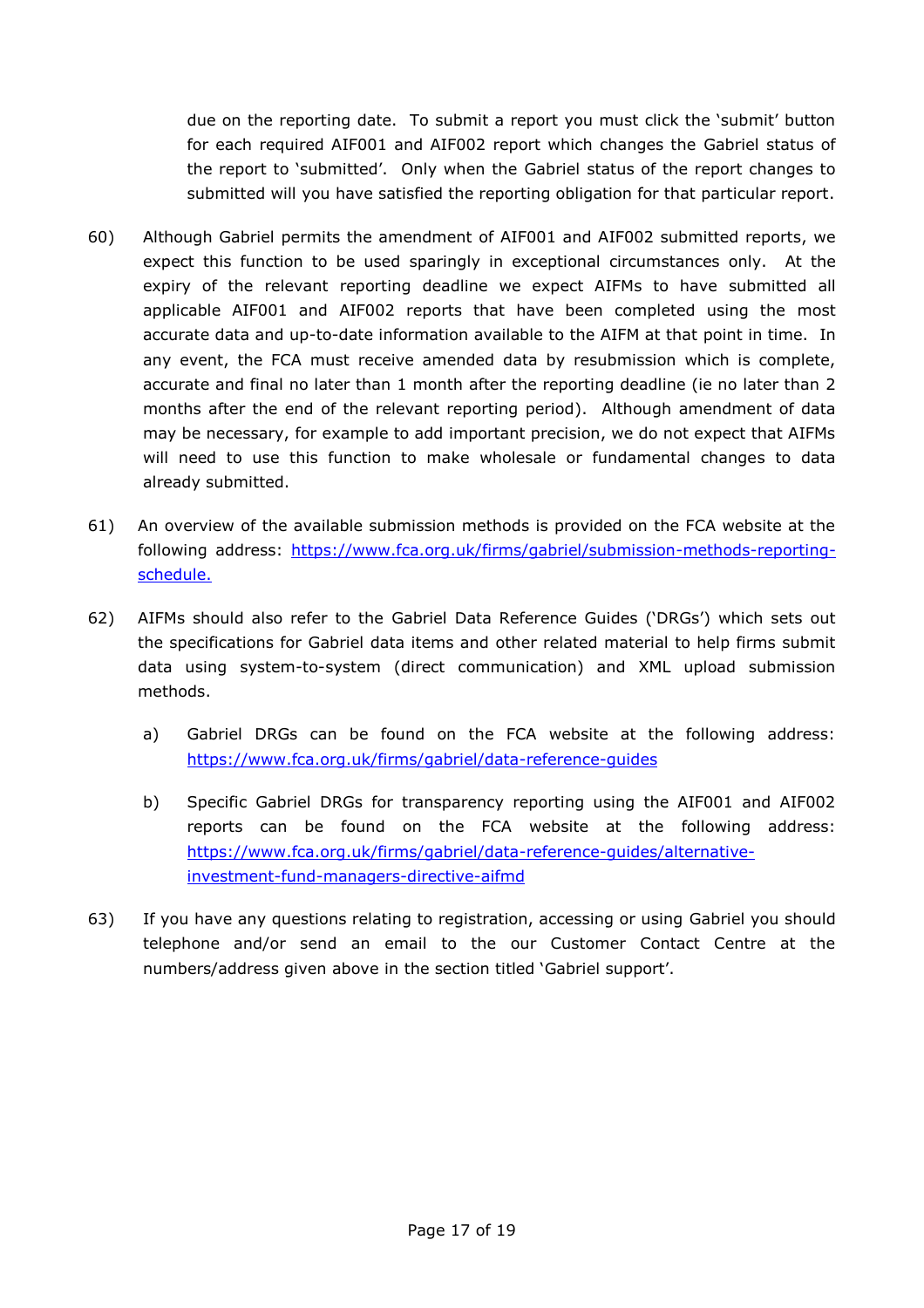# **MISSED OR LATE TRANSPARENCY REPORTING**

- 64) We will use Gabriel and supporting systems to monitor the compliance of all AIFMs with our transparency reporting requirements.
- 65) If you fail to submit an AIF001 and/or AIF002 report(s) by the due date following the end of an annual, half-yearly or quarterly reporting period as scheduled, we may require you to pay an administrative fee of £250.
- 66) We may, from time to time, send reminders when AIF001 and/or AIF002 reports are overdue. You should not, however, assume that we have received a report merely because you have not received a reminder.
- 67) If an AIFM still does not complete and submit its AIF001 and/or AIF002 reports after receiving a reminder of non-compliance, we are able to take enforcement action. Ultimately, this could result in a full-scope UK AIFM or a small authorised UK AIFM having its authorisation cancelled or a small registered UK AIFM having its registration revoked including, where applicable, its registration as a EuSEF manager or EuVECA manager.
- 68) You are permitted to delegate the function of transparency reporting to an external vendor. At all times, however, you will be responsible for ensuring that reports are submitted in full compliance with the transparency requirements set out in the FCA's rules.

### **MORE INFORMATION ON TRANSPARENCY REPORTING**

- 69) More information about transparency reporting requirements can be found in the publications set out below with links. All documents should be considered in the context of ESMA's IT technical guidance regarding the use of XML v1.2.
	- a) Article 3 (Exemptions) and 24 (Reporting obligations to competent authorities) of the AIFMD - Directive 2011/61/EU of The European Parliament and of The Council of 8 June 2011. The Directive can be found at: [http://eur-lex.europa.eu/legal](http://eur-lex.europa.eu/legal-content/EN/TXT/PDF/?uri=CELEX:32011L0061&from=EN)[content/EN/TXT/PDF/?uri=CELEX:32011L0061&from=EN.](http://eur-lex.europa.eu/legal-content/EN/TXT/PDF/?uri=CELEX:32011L0061&from=EN)
	- b) Article 110 (Reporting to competent authorities) and Annex IV Reporting Templates - Commission Delegated Regulation (EU) No 231/2013 of 19 December 2012. The Regulation can be found at: [http://eur-lex.europa.eu/legal](http://eur-lex.europa.eu/legal-content/EN/TXT/PDF/?uri=CELEX:32013R0231&from=EN)[content/EN/TXT/PDF/?uri=CELEX:32013R0231&from=EN.](http://eur-lex.europa.eu/legal-content/EN/TXT/PDF/?uri=CELEX:32013R0231&from=EN)
	- c) Final report, Guidelines on reporting obligations under Articles 3(3)(d) and 24(1), (2) and (4) of the AIFMD, dated 8 August 2014, ESMA/2014/869. The guidelines